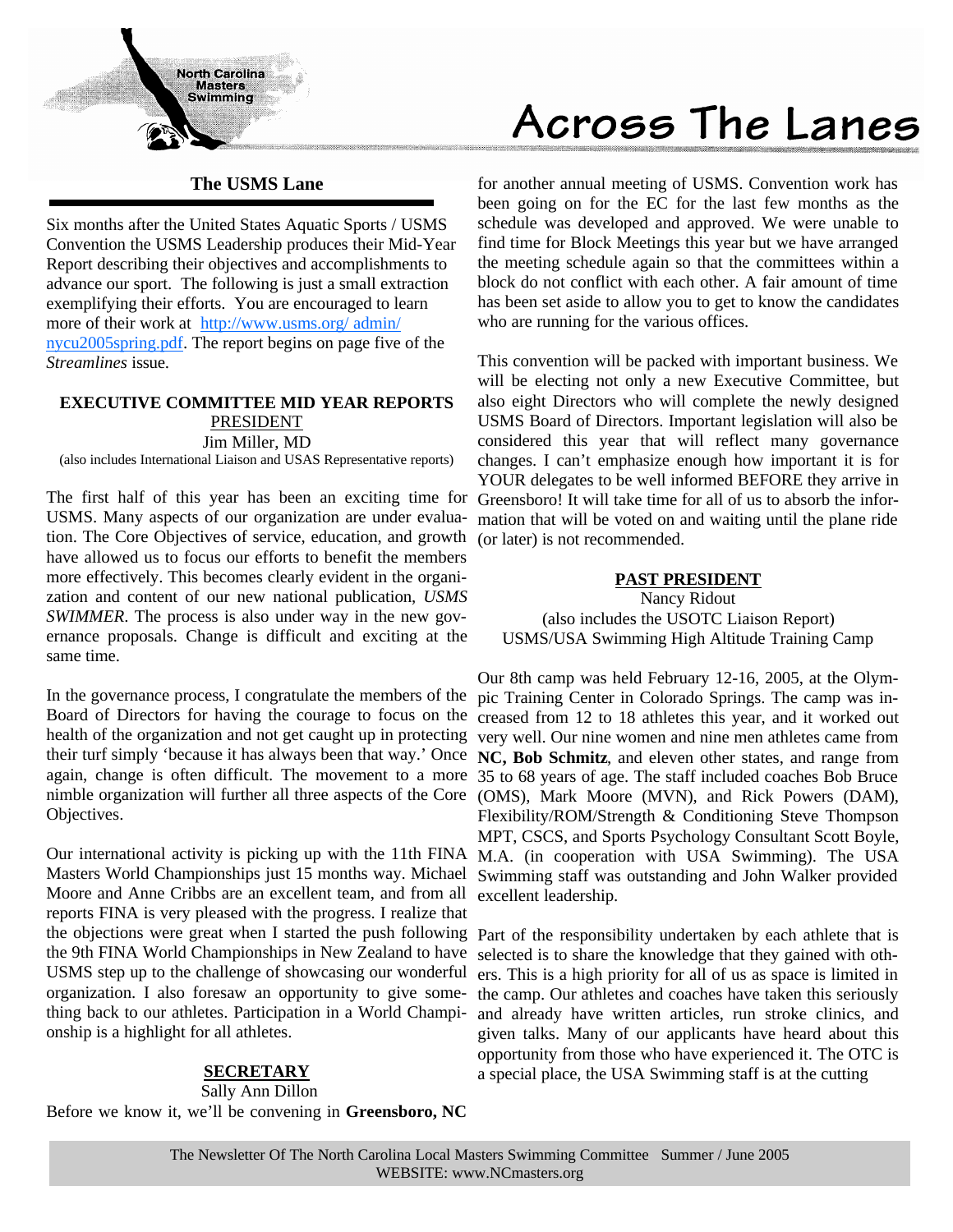edge, and our Masters coaches are chosen for their excellence in stroke analysis and technique and their communication skills. It is a once in a lifetime experience that is a valuable asset to our USMS program.

#### **USMS NATIONAL OFFICE MID YEAR REPORTS**

### USMS DATABASE ADMINISTRATOR

Esther Lyman

Our registrars and top ten recorders continue to become May-June issue. comfortable with the permanent identifier implemented each swimmer so they can be correctly matched up with is the meet liaison for the Coral Springs nationals their swimming accomplishments over time. Given the geographically distributed nature of our 'business' and the 2007 National Championship Pool Venues: Jeff Roddin long time span – for many of us going on 25-30 years, this will be sending out a letter to major aquatic facilities enis no easy task.

registration dates through April, or 75.5% of the 2004 encourage potential host to bid. year-end total of 42,044 (net of transfers). As always, it is hard to tell because of varying transmittal times, but it 2007 National Short Course Championships Bids: Possiseems like we are running a little ahead of this time last ble interest from Auburn University, Bakersfield Califoryear. With the help of some wishful thinking, we could nia (LCN), Las Vegas, Nevada (SCN), Maui Hawaii begin to imagine reaching 43,000 this year.

For those who are interested in the amount of competition within their age group, this is how the numbers break down for 2005 to date: (Age calculated as of 12/31/2005)

| Year-end |      | Women / Men | Total |
|----------|------|-------------|-------|
| Age      |      |             |       |
| $85+$    | 50   | 81          | 131   |
| $80 +$   | 102  | 168         | 270   |
| $75+$    | 168  | 274         | 442   |
| $70+$    | 235  | 409         | 644   |
| 65+      | 340  | 588         | 928   |
| $60+$    | 529  | 1064        | 1593  |
| $55+$    | 920  | 1754        | 2674  |
| $50+$    | 1688 | 2357        | 4045  |
| 45+      | 2145 | 2921        | 5066  |
| 40+      | 2349 | 2760        | 5109  |
| 35+      | 1826 | 2121        | 3947  |
| $30+$    | 1592 | 1462        | 3054  |
| $25+$    | 1531 | 1026        | 2557  |
| $18+$    | 816  | 457         | 1273  |
| 2005 YTD |      | 14291 17442 | 31733 |

Minor variations in numbers with the ones shown elsewhere are from transfers, error corrections and unresolved issues.

#### **USMS COMMITTEE MID YEAR REPORTS** CHAMPIONSHIP Barry Fasbender, Chair **Jerry Clark, Vice Chair**

2005 LCM Nationals in Mission Viejo, California: Mark Gill is the meet liaison for the Mission Viejo nationals. This is a five-day meet this year, and we expect an above average participation. The Meet Information document has been submitted to USMS Swimmer for publication in the

over the past three seasons for the main purpose of tagging 2006 SCY Nationals in Coral Springs, Florida: Mark Gill

As of mid-April, we have booked 31,733 members with send out letters to the local LMSCs requesting that they couraging them to consider biding for the 2007 National Short Course Championship. A short time later, he will

> (LCN), Orlando, Florida (LCN), Pacific Northwest (SCN), and Woodlands, Texas (LCN).

#### **CONVENTION**

Michael Heather, Chair Debbie Cavanaugh, Vice Chair

**Rhea Wilkins** attended the USAS Site Review in February to scout for a hospitality suite. Received meeting schedule from EC, formatted schedule and sent to USAS. Working with **Jerry Clark** to arrange volunteers, busing and pool space for delegates. Tracy Grilli distributed convention registration and hotel reservation forms.

#### TASKS FOR THE MONTHS LEADING UP TO CON-**VENTION**

- Arrange for Hospitality suite in Greensboro.
- Arrange for Treasurer to open master billing account at Hotel
- Distribute Audio Visual request form to BOD and other meeting holders.
- Diligent, cheerful and overworked member Grilli to create and distribute delegate pre convention packages

*(Continued on page 3)*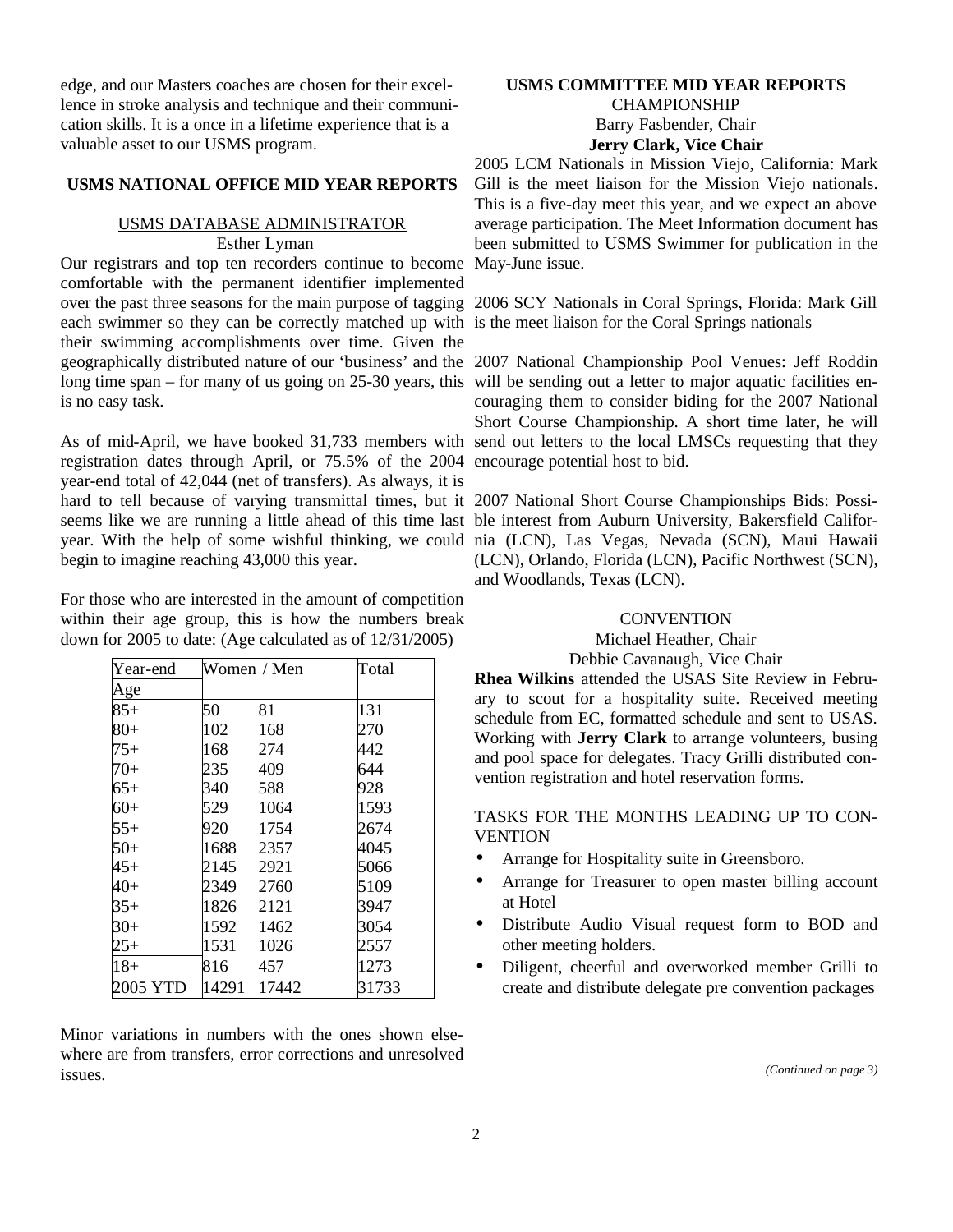#### INTERNATIONAL COMMITTEE Sandi Rousseau, Chair Myriam Pero, Vice Chair

The International Committee has been primarily focused on assisting the Stanford Local Organizing Committee in any way possible in preparation for the FINA World Masters Championships in August 2006. Myriam Pero attempted to get representatives from all sports to be contested at Stanford to a meeting with Michael Moore and Anne Warner Cribbs when they visited the State Department in Washington DC.

We have provided the LOC with a list of International Committee members who are attending a variety of championship meets and willing to staff a booth and/or provide information at these various meets to promote the Stanford World meet. These meets include the USMS Short and Long Course nationals, the ASUA (Amateur Swimming Union of the Americas) in the Dominican Republic, the We are still working out some of the bugs associated with World Masters Games in Edmonton, Canada, and the Laty-Car Championships in Sao Paulo, Brazil.

#### LEGISLATION

#### Rob Copeland, Chair Jennifer Parks, Vice Chair

2005 is an ON year for Legislative amendments and with all of the anticipated changes coming from the Planning Committee's governance task force this looks to be a very active summer and fall. So far this year the committee has looked at the few recommendations which have come from the task force. As the July 10th submission deadline approaches we expect to see much more from the governance task force as well as other proposed changes.

Anticipated changed include significant revisions to the roles and responsibilities of our officers and board of directors. In addition we anticipate changes to how our committees are organized and in come cases the composition and responsibilities of these committees

#### MARKETING COMMITTEE Doug Garcia, Chair Connie Barrett, Vice Chair

Marketing Goals:

- Increase awareness of USMS to potential member and influencer audiences.
- Increase USMS membership by 5 percent annually.
- Improve internal communications and provide services to USMS members.
- sistently to all USMS audiences both internal and ex-<sub>3</sub> • Communicate the message of swimming for life con-

ternal.

• Create revenue producing opportunities and attract financial support.

#### PLANNING

#### Betsy Durrant, Chair Jim Wheeler, Vice Chair

Governance: Lengthy discussions were held to clarify the role of the HOD, BOD, and EC. This document and the applicable legislation was posted on the USMS website and a discussion forum was opened for comments and suggestions. The Executive Committee submitted recommendations to Governance to streamline the committee structure. Governance debated the recommendations and is now finalizing proposals and legislation. These proposals will be posted on the website and another discussion forum will be opened.

#### REGISTRATION

Anna Lea Roof, Chair **George Simon, Vice Chair**

the new USMS Permanent Swimmer ID. The USMS registration software ("Leoware") contains an encrypted database of all swimmers who have ever been assigned a Permanent ID. Leoware was updated to a new version (with an updated database) at the beginning of the registration year. Because the registrars are all working on stand-alone computer systems, it is important that the registrars install the new version of Leoware as soon as it is available.

We had some glitches at the beginning of the 2005 registration year (in November, 2004). The 2005 software update was issued to the registrars later than usual. We didn't do a good job of communicating the importance of installing the update before beginning the 2005 registrations. Many of the resulting glitches were due to registrars sending in their first transmittals using the older version of Leoware. We need to do a better job in the future of managing this issue.

#### USMS Research Project: Joel Stager reports:

Progress is being made on the research pertaining to the energy cost of swimming. We have tested nearly 60 swimmers. All are being asked to swim a series of 400 yard swims. We are collecting data on the aerobic cost of swimming, the acceleration of the limbs and trunk, and stroke characteristics. This is being done as a means of providing a method (and algorithm) for estimating energy expenditure in a manner more accurate than is otherwise available today. In essence we hope to provide an instrument and equation that will be analogous and easy to use as a "pedometer".

*(Continued on page 4)*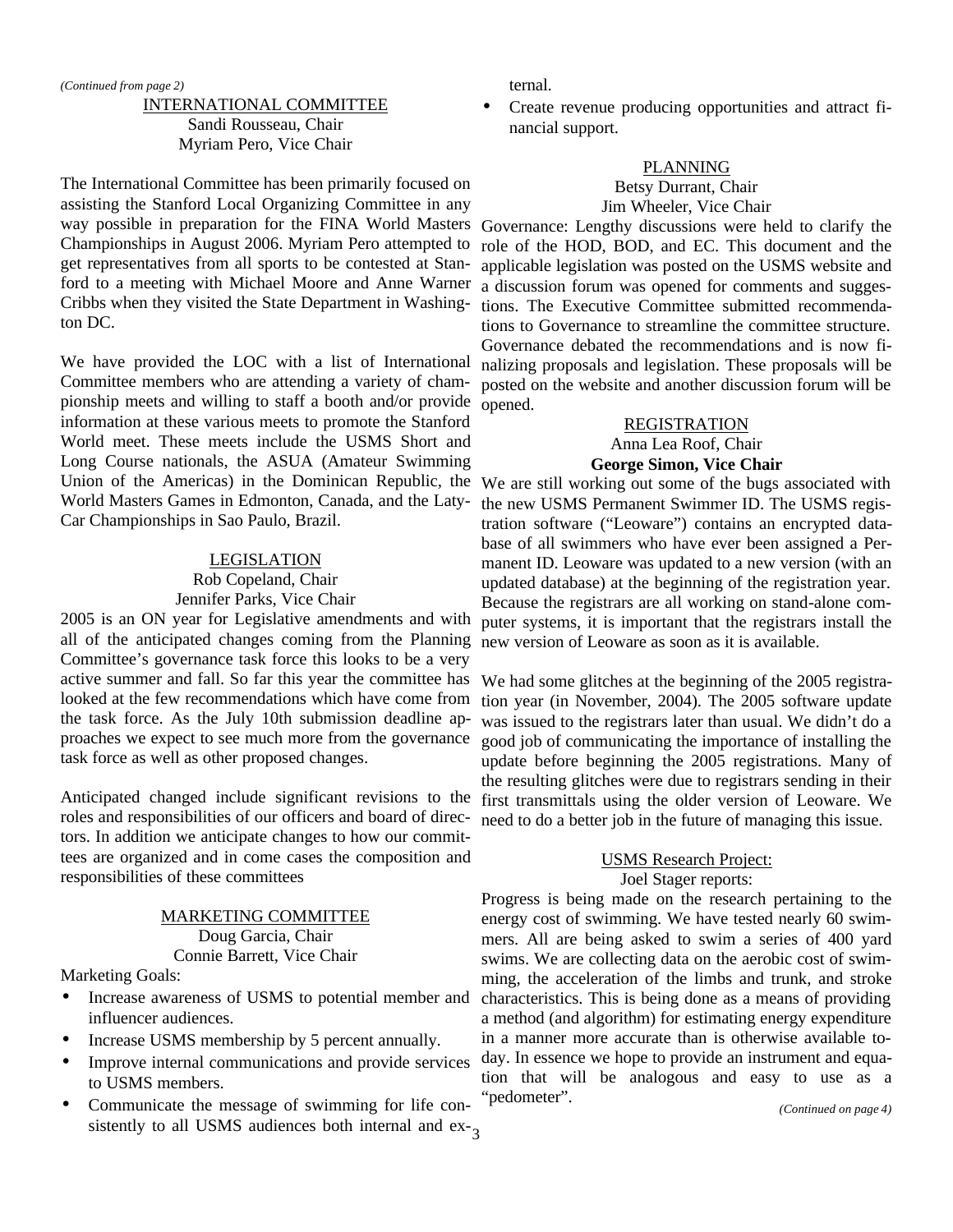.

#### AD HOC LEGAL COUNSELORS Patty Powis, Chair Bruce Hopson, Vice Chair

While tasks for Legal Counsel, such as renewing and creating issues related to our national publication are ongoing, magazine. the Ad Hoc Legal Counselors Committee is just getting input from committee members.

While federal and state laws affirming the validity of electronic signatures have been on the books for several years is now an online resource with a teaser blurb in the Traincourts yet. Nevertheless, many sports organizations use where they can get more in-depth information online. electronically signed waivers for both events and membership registration. In fact, some of our clubs have already SUBSCRIPTIONS: The usmsswimmer.com web site is up, begun to do so for events. Therefore, the committee needs and people are beginning to subscribe. We have received to provide guidelines for electronic waiver signatures to our first request from outside the US, so we will be internaincrease the chances of such agreements being found valid tionally distributed right off the bat. and binding. I have asked for volunteers from the committee to work on this project.

ing examined by USMS's Governance Task Force, which during the first 6 months of the year. All of our USMS Nawill likely result in legislative proposals to create another tional Sponsors with exception of one (H20 Velocity) reform for this group or its successor, such as an advisory newed their agreements with USMS. Our USMS National board.

#### **USMS LIAISONS AND SPECIAL ASSIGNMENTS MID YEAR REPORTS**

#### USMS Swimmer Bill Volckening

This year has been very busy, and we have made considerable progress with the new magazine. Here's a brief report on what's going on with the project.

FEATURES: Our features include a general balance of health, personality, general interest, and technique pictorials. Our personality features have more focus on lifestyle, demonstrating varied skill levels. The features cover a variety of topics and are planned to have broad appeal.

DEPARTMENTS: Departments consist of short-read matetion, Training and Technique, Swimming Life (Member

News), USMS News, and "Splashback!" (swimming history).

ing sponsor and licensee contracts, answering questions about health, nutrition, training, and technique. Readers are from members and event organizers, advising the Execu- also invited to send their news, favorite recipes and favorite tive Committee, answering questions from the 2006 FINA swim sets. We are hopeful that readers will notice right World Championship Organizing Committee, and address-away that they have more to say about what goes into the INTERACTIVE: The magazine is designed to incorporate a higher level of reader interaction than we've had in the past. Readers are invited to submit questions for the experts

underway with a couple of tasks that require assistance and WEB EXCHANGE: The integration between the web site now, the use of those laws to ensure the validity of elec-ing/Technique department. As mentioned above, short tronically "signed" event waivers has not been tested in the blurbs usually have a link at the end, directing readers to and the magazine is one of the most important goals. We are developing more content that is intended to bring members to the USMS web site. The workout card, for example,

#### USMS NATIONAL SPONSOR LIAISON Mel Goldstein

The status of the committee as an ad hoc committee is be-The USMS National Sponsor Liaison has been very busy Sponsors should generate \$55,000 in monetary contributions to USMS plus product and services to USMS National Championship Meet Hosts.

> MBNA the largest USMS National Sponsor who generates \$12,000 a year through USMS Affinity Card program will announce in the July/August issue of "USMS Swimmer" magazine a program that will benefit USMS and the membership through their award program, look for this announcement.

#### USMS WEBMASTER/IT DIRECTOR Jim Matysek

and our technique pictorials feature Masters swimmers We began working on an aggressive development schedule rial, and include: The Healthy Swimmer, Food and Nutri-scheme for www.usms.org. This effort led to a totally new for the USMS web site immediately after convention this year. Much time was spent re-evaluating the content and layout of the entire site and coming up with a series of alternatives for a new web design and content categorization *(Continued on page 5)*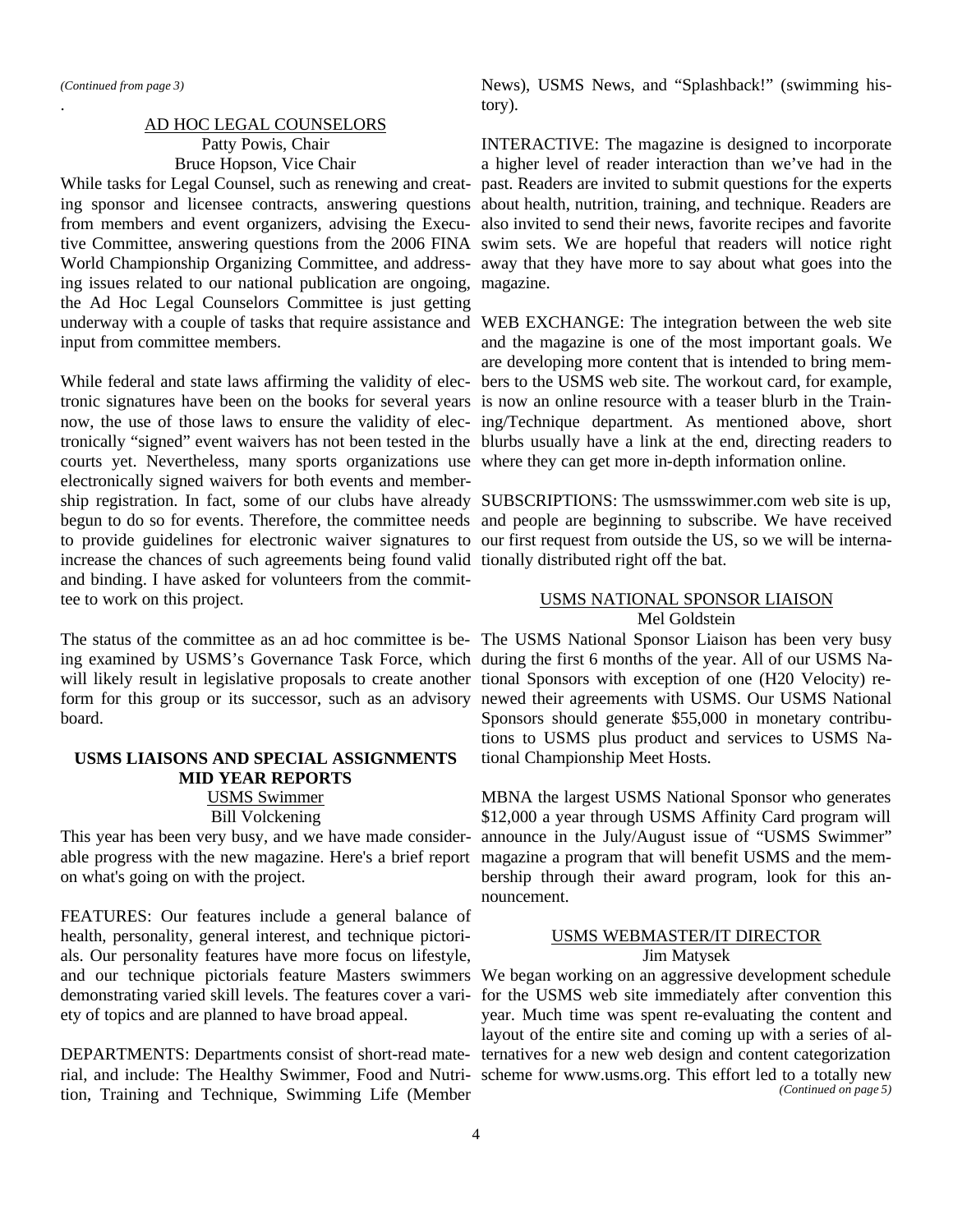#### *(Continued from page 4)*

web site that was launched in early February. In addition to the user-visible changes to the site, there were many, many improvements to the way that we run our web operations USAS CONVENTION included with this redesign effort.

#### DISCUSSIONS AND PROJECTS THAT HAVE TAKEN PLACE SINCE THE LAST CONVENTION:

- Created a new administrative area where LMSC Registrars can look up clubs and individuals in the national database to help resolve problems with registrations.
- Moved the swimming technique articles from static web pages to the database and added the ability to create new article categories (sports medicine category added).
- Published the 2005 SCY Nationals information and created and ran the on line entry system for this meet. There were 1,278 on line entries out of 1,619 total entries (79% - a record high).

### O O O O O O O O O O O O

#### **The LMSC-NC Masters' Lanes**

**The Secretary's Lane** By Julie Rashid

LMSC for NC QUARTERLY MEETING April 24, 2005 Meeting Minutes

*Members Present: Fritz Lehman (RAM – LMSC Chairman); Margie Springer (RAM – LMSC Vice Chairman); Julie Rashid (RAM – LMSC Secretary); Jerry Clark (CSM – LMSC Treasurer);* George Simon (RAM – LMSC Registrar); and *Reps from, AMS, CMS, DAMA, SAC, THAT,and TRYM,* 

#### SINGLE-PERSON CLUBS

A question was brought up as to whether LMSC for NC should allow a club with just one person to remain as a group. Fritz Lehman and George Simon will talk further about this subject.

#### TREASURER'S REPORT

Jerry Clark presented the Treasurer's Report. As of 3/31/05, \$3800 is in the checking account with \$6100 in a CD. Last year, approximately \$2200 was allocated for two NC delegates to attend the United States Aquatics Sports (USAS)/ USMS convention. This year the allocation will be approximately \$2300. Jerry and Jeff Dugdale (THAT)

will talk about running an intermediate-level swim clinic in the near future.

The USAS convention in Greensboro will host the five competitive aquatic sports. The host LMSC typically hosts a hospitality suite for USMS delegates. Should we do this? The majority agreed that we should participate. George Simon made a motion to spend \$2000 to host the USMS suite. The majority ruled in favor of this motion. Motion carried. It was agreed that we should be reasonable with expenses such as travel.

George Simon and Jerry Clark have been the two designated LMSC-NC delegates in years past. DAMA would be a good team to also send a delegate. Fritz Lehman made a motion to send a member from DAMA or THAT to the convention. The members voted unanimously in favor of the motion. Motion carried.

#### **ELECTIONS**

The upcoming Hillsboro, NC meet this fall 2005 will be the election for LMSC for NC officers. George Simon will send an email to the entire LMSC for NC mass announcing that this is an election year. Current officers should email Fritz Lehman with your intention of serving another twoyear term. Fritz and Julie Rashid announced that they would be stepping down from their positions of President and Secretary respectively. Jerry Clark announced that he would like to stay on as Treasurer.

#### UPCOMING MEET

Charlotte (CMS) will be hosting the Dixie Zone longcourse meet in July 2005. The next newsletter will be published in mid-June as well as a calendar of regional events. The next LMSC for NC meeting will take place during or after this meet.

### O O O O O O O O O O O O O

#### **The NC Masters' Lanes**

Several NC Masters who competed in the 2005 USMS SCY Championships in Ft Lauderdale tell of their impressions of, experiences at, and lessons-learned from this major event.

#### Margie Springer

Sitting in a chair with the sunshine beaming down on the water below, Palm trees swaying, steel drums echoing *(Continued on page 6)*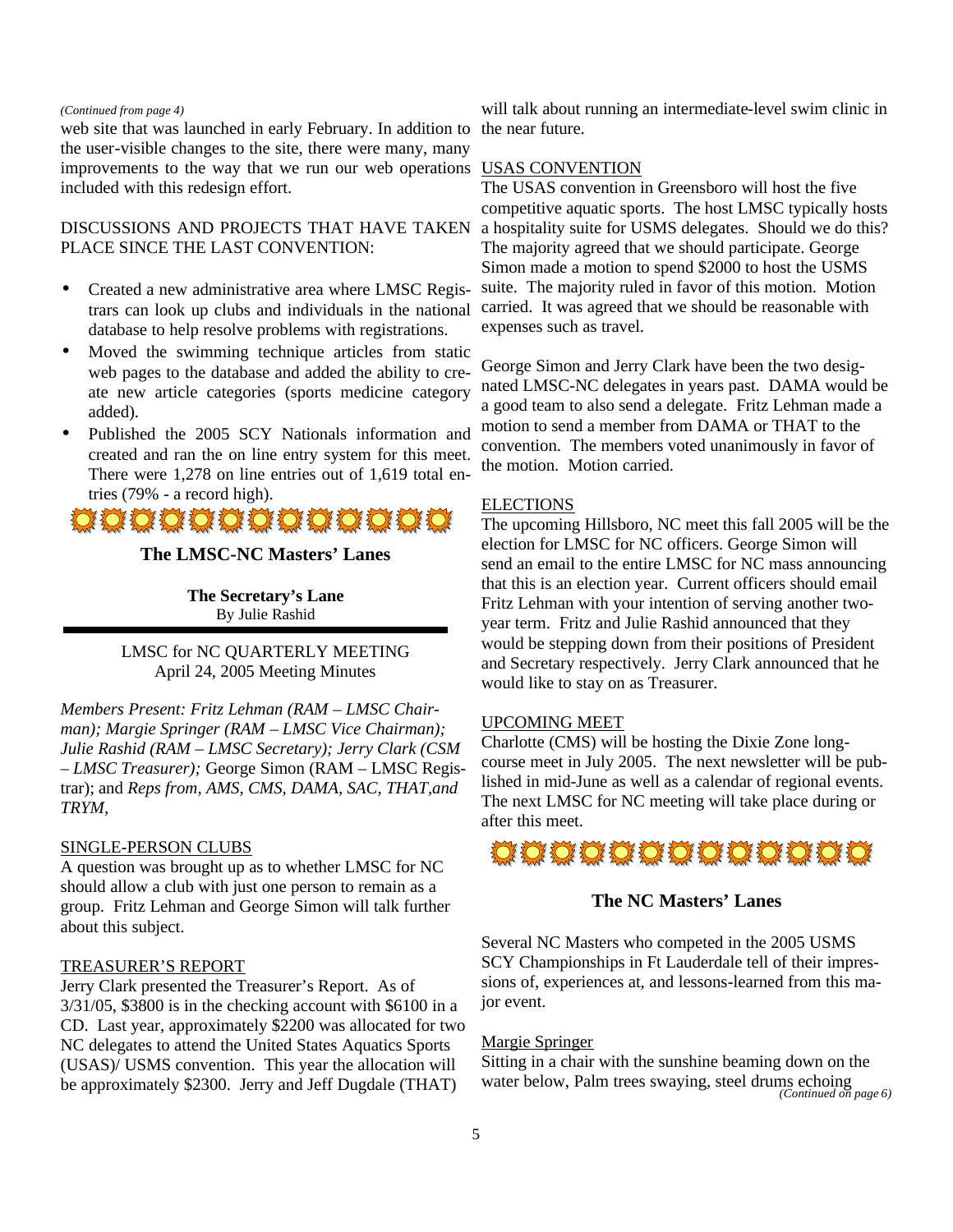throughout the air…where am I? I am in Fort Lauderdale, Florida at the 2005 USMS Short Course National Swim Meet. Not quite what you had in mind? Me either. Seeing as I am predominantly a "fitness" swimmer, most people wonder why I would subject myself to the stress of swimming in a meet. As you can see from above…it is pure torture.

No matter what level of swimmer, setting goals for oneself is a good thing. You may swim for years following the black line and never entertain the thought of competing. More than likely that will get old, and sooner than later you will feel the need to push yourself a little farther, challenge yourself. That is what each swim meet is to me…a personal challenge. And the ultimate challenge is at Nationals where you place yourself in a large pool of swimmers within your age group. I am not here to set a record or win any events, but it is worth every mile I have traveled to participate with and personally see the country's top swimmers.

The location is a huge bonus! I rarely turn down an opportunity to visit "The Sunshine State", and this is no exception. Yesterday, while warming up in the perfectly cooled pool, the sun was shining with bright clouds overhead, and palm trees were blowing as the reggae music boomed from the speakers. It doesn't get much better than this, although it did.

The single most rewarding part of going to Fort Lauderdale was to see my fellow teammates reach their goals and some to even exceed them. To witness the expression of a friend as they realize they have just posted their best time ever. And some to realize they not only won their heat, but busted the record in their age group. That was priceless! Getting to know each other outside the pool as well as bonding with fellow North Carolina swimmers was a bonus.

If I were to try to convince anyone to participate in a national swimming event I would have to say that it is one of the most gratifying weekends you can spend. I feel fortunate to have supportive teammates no matter how well I might swim. It is equally gratifying to be a part of the team regardless of the outcome…especially the relays. I enjoyed seeing with my own eyes the reward of all the hard work and months of practice in my teammates performances. Those expressions will be hard to forget.

In a nutshell… Tropical drinks, chest thumps, men shaving, yachts, the warm Atlantic Ocean, conch fritters, endless pools, wracked nerves, early mornings, sunshine, friends, camaraderie, "swim hard or go home", no regrets. Next

time, Just Go!

#### Suzanne Robbins-Bonitz

Twenty-five years ago I attended my 25th Reunion at Chapel Hill and then traveled to my first Masters Nationals in Ft Lauderdale. This was at a time when Mt St Helens erupted, and there was street to street fighting in the Miami Cuban district complete with armored personnel carriers and armed troops. The Director of the meet was June Krauser who is the grande dame of swimming.

This May I attended my 50th Reunion in Chapel Hill and then returned to the National Meet again in Ft Lauderdale. Some of my best friends were in attendance as well as my wonderful new teammates from NCMS. I visited with June and had a picture taken with her. She's still a great swimmer although greatly diminished in height. (I've also shrunk almost two inches from those days!)

The meet was great, as usual, and I tried to see all our teammates swim, as well as my friends from the past. The highlight was seeing Fritz Lehman win the 100 Back handily. I have an abiding interest in Fritz since he grew up with my son, Chris. I used to time them in the AAU, Y, and High School meets in Oklahoma!!

The most fun, aside from the relays, were the dinners with the NCMS group. Being one of the oldest surviving swimmers in attendance was really special, and I was treated quite well -- especially at the final dinner when the drinks were 3 for \$10.00. I never drink THREE drinks but tightwad that I am, I managed to swill three white wines down in the wink of an eye and still navigate back to the hotel (by bus).

Sally Newell and I really enjoyed rooming together, and we are all set for the July Charlotte meet and the LCM Nationals in Mission Viejo. We especially hope lots of "mature" women come so we can have some more great relays!!

#### Bob Schmitz

Upon landing Thursday in Fort Lauderdale with my other THAT buddies we were all looking forward to some very fast swims. We caught a taxi from the airport to the hotel, dumped our stuff in one room, and headed to the pool complex. The water was beautiful, cool, and clear. The complex also has massive amounts of warm up water. Oddly, to me at least, unlike other national facilities, the bottom of the pool was chipped, broken and dirty, the tile at the ends broken in some places, the lane lines at least in the warm down area had enough broken discs to be lethal, and the locker rooms were filled with rusted, busted lockers.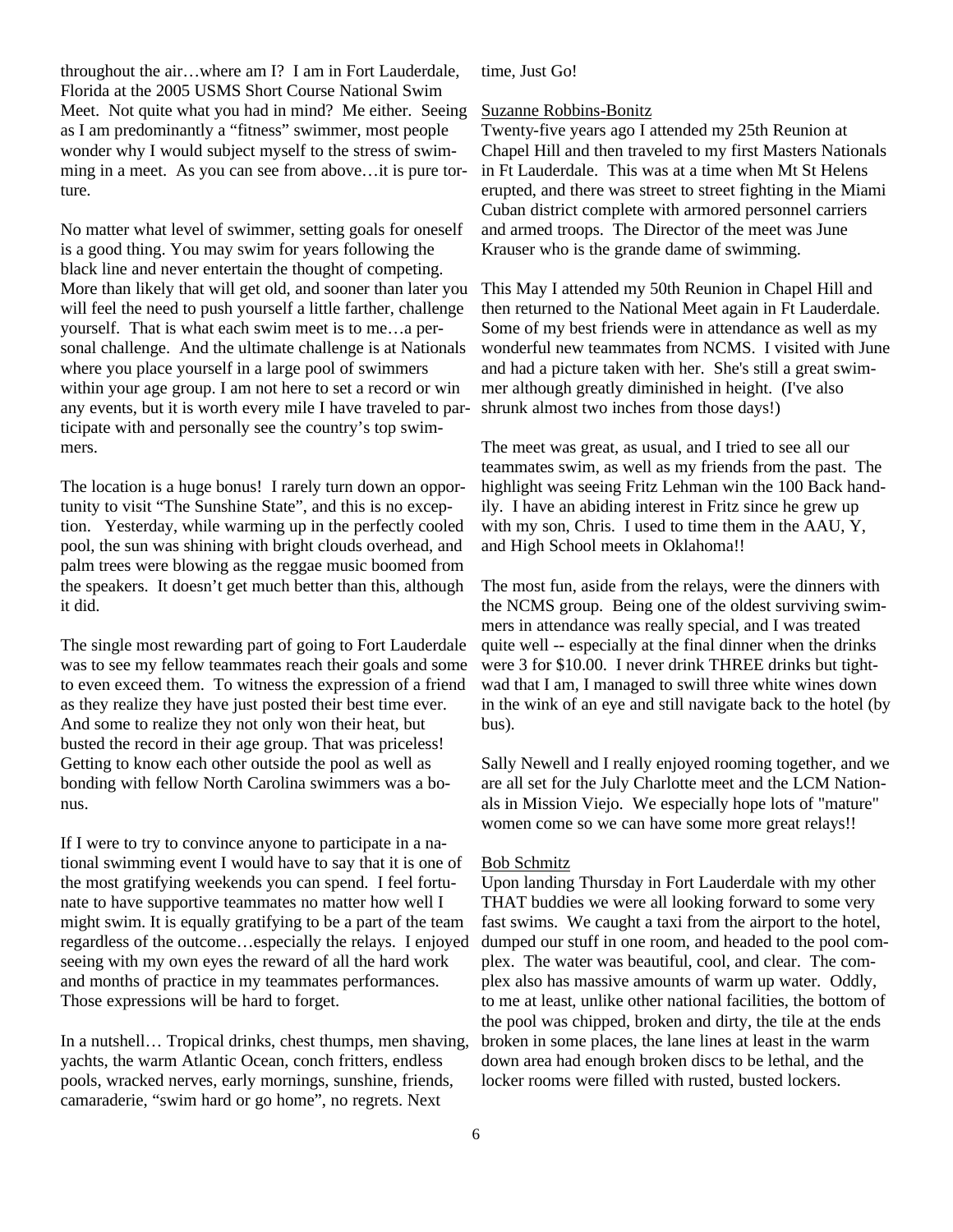We heard that teammate Terrance Lee had broken the state 500 free record on his first 500 of the 1650. Because of his fast time we were psyched. Friday I started out with the 50 breast, and as always my goal was to go under 30 seconds. Beautiful start and pull out, beautiful turn and then the fatal error! I saw that I was leading Don Gilchrest (a very rare occurrence) on my right as I turned. Excited, I looked to my left as I pushed off to see the # 1 seed. I forgot about my pull out, came out too quick, too deep and missed  $3<sup>rd</sup>$ place by 1/100 of a second with 30.24. Arrgh.

Friday evening I came down with a fever and shaking chills. I was sicker than a dog. Consequently, I swam just an OK 200 breast on Saturday. On Sunday, after the previous evening of no sleep, Jell-O, applesauce, fevers and more misery, I had only the 100 breast left. I figured my only hope was to milk the start, turns and pull outs. My coach Jeff Dugdale was apparently jumping up and down as my stroke looked so pretty. My time of 1:07.56 was not what I wanted, but it was good to swim with a beautiful stroke.

Others had beautiful swims. Elizabeth Novak smashed her times whenever she stepped up on the blocks. Her joy, added to her giddiness remained unquelled as can be testified to by the stewardess on our return flight. Pam Lindross swam a personal best in the 50 free, Henry Stewart bested his 100 free time, I think. And Jon Blank smoked us all with a sub minute 100 breast, three firsts and two national records. Yes, Fritz Lehman set a national record too, but it's old hat for him.

Lauderdale lessons learned: 1. Don't ever look, 2. If all else fails swim with good technique; and I almost forgot 3. Though my brief empirical survey revealed most of the women in Ft Lauderdale wear stiletto heels, push up bras, leather bustiers and short skirts even at the grocery store (my applesauce and Jell-O run), the best bodies, as always, were in the pool.

#### Sally Newell

I would like to comment on our Coach Jeff Dugdale. He was there for all of us; getting splits, timing our sprints in warmup, cheering for us, getting us up if we got down and in general, just being a great "athletic supporter"!

#### Rolffs Pinkerton

We all had a spectacular weekend in Ft. Lauderdale. I would like to add my kudos to the fine work done by Jon Klein who continues to masterfully arrange our relays. Also, to Jeff Dugdale whom we ought to honor as USMS coach of the year. His support, patience, and technical know-how can't be beat. Finally, the encouragement and

enthusiasm we provide each other makes the fellowship and competition all worthwhile.

### **NC Masters Men Set World Records at Classic City Masters Invitational** By Jerry Clark

On 4 June 05 at the Classic City Masters Long Course Meters Invitational held at the University of Georgia in Athens the NC Men's 200 medley relay in age bracket 280-319 established a new world's record. The new standard bearers are Mitch Mitchell (back), John Kortheuer (breast), Dick Kitchell (fly), and Jerry Clark (free). Team picture on page 11.

The team swam a 2:21.66 to lower the former World record of 2:22.68 which was set about two years ago by the first three guys plus Dick Webber, the freestyle guy at that time. We only received splits at the 100 wall, which were 1:19.34 and 2:21.66.

In the Men's 400 medley relay for same age bracket, we swam 5:24.55 to lower the former USMS National record of 5:58.28 which was set Aug 03, 2003 by Graham Johnston, Charles Baldwin, Bob Bailie and Gene Ferguson with the Masters of South Texas. Graham holds many world records and is world renown. I've raced Bob Bailie several times at nationals. Our splits were 1:28.20, 1:32.50, 1:20.87 and 1:02.98.

The 400 medley relay (no Masters world records are kept by FINA in relays longer than 200 meters) was the very last event of the meet, and only one other team, Dynamo in Atlanta, also was swimming. Thus only two lanes were being used. The officials and timers knew we were making an attempt at the record. The timers were swimmers with UGA (their women won the NCAA's this year for third consecutive time). They crowded around our starting block and cheered loudly as each of us were coming in. I'm getting goose bumps writing this, but didn't when on the block waiting for Dick to come in on his fly leg.

Dick Kitchell set a new world record in his 200 fly. So Dick walked out of this beautiful natatorium with three new records. John Kortheuer has so many world records (many of which are from his lowering his own times in same events), both individual and relay, that I've lost count. Mitch, Dick, and John, along with Dick Webber, also own the world record for this age group and event in Short Course Meters. This being my first world and/or national records, I'm hoping I can swim with these guys when the short course meters season opens up this fall. I was proud to be swimming with these guys.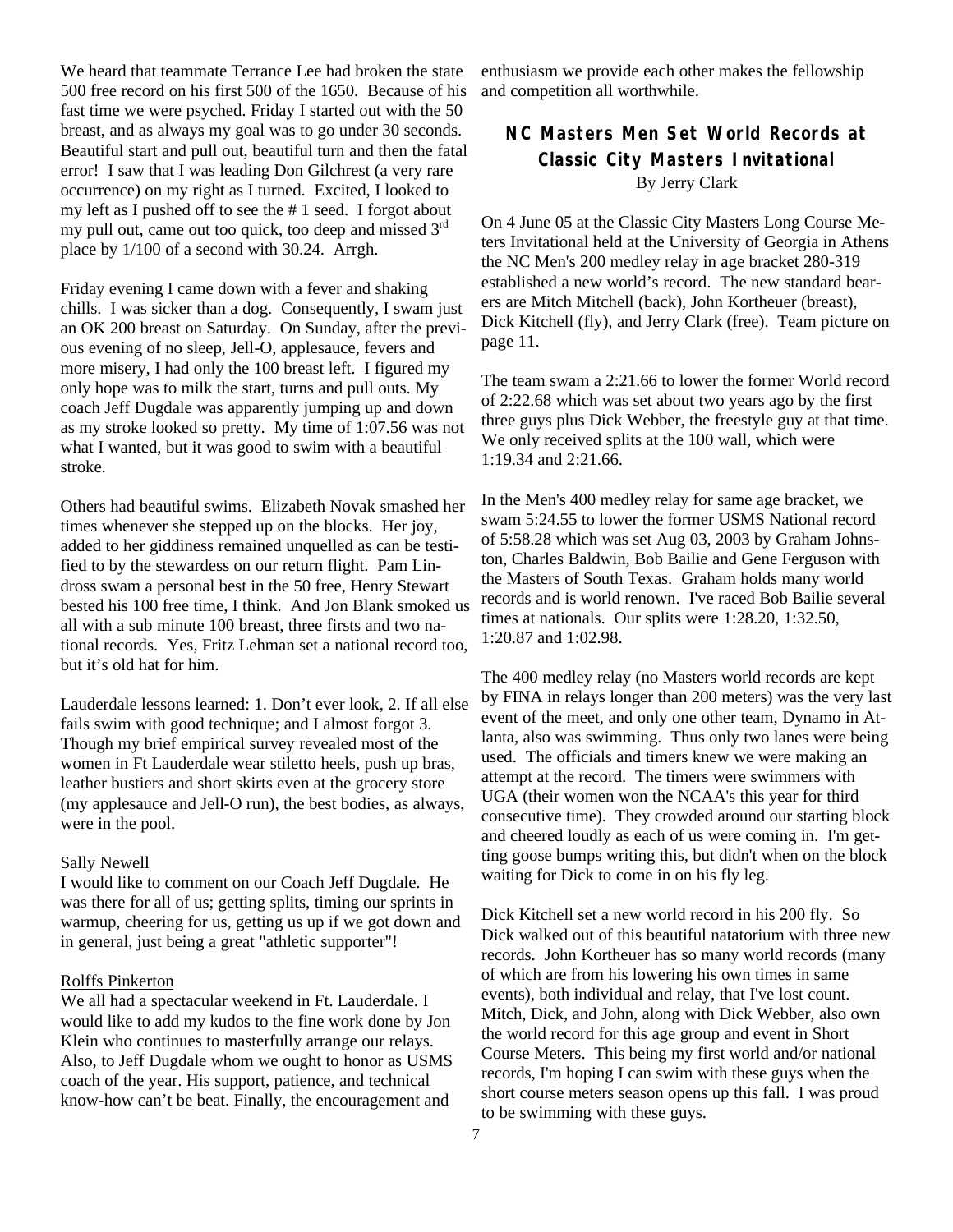#### **PERFORMANCE APTITUDES AND ATTITUDES**

### **DO YOU EAT BEFORE YOUR WORKOUT?**

Bronwyn Lewis

**Question from a reader:** I attend early morning practice, up at 6:00 am and in the pool by 6:30, what should I eat before practice?

The human body runs on energy, or fuel. As we all know, fuel is food and food is energy. Fuel comes in three varieties: carbohydrates, proteins and fats. When you go to the gas station to fill up your car, you can select 87%, 89% or 93% octane. In theory, the higher the percentage the smoother the car runs. Well, your body is similar; you have choices. Simple or Complex carbohydrates, saturated or unsaturated fats, animal or plant proteins. It's all about choices, QUALITY over QUANTITY.

It has been said that a major cause of and or contributor to disease is the failure of the body to make sufficient energy. It can't make energy if you don't feed it. And if you feed it junk, you get junk in return. Basically that means that a body that is fed low quality fuel will produce poor or low energy. And poor energy will result in inefficient use of, or failure of, the tools at hand (muscles, organs, brain power, to name a few). Although the body will adapt, after years of poor quality fuel the body will eventually give out and disease will take over. Or you'll just be really slow in the pool.

The body metabolizes carbohydrates, fats and proteins, breaking each one down to forms that can be utilized by the cells. Proteins are stored as proteins and metabolized into amino acids when needed. If proteins stores are at capacity then protein is metabolized for energy or converted to fat or glycogen. Fat is broken down to monoglycerides and free fatty acids. It is stored as such and can be used interchangeably with glucose for energy. Carbohydrates are the body's main source of energy. Carbs are stored as glycogen. And glycogen is what your muscles use for energy.

Your body never shuts down so it requires fuel all the time; you burn fuel even while you sleep. Glycogen stores are often near empty in the morning. It doesn't take long, perhaps 15-20 minutess into your workout, to deplete those few remaining stores.

So, yes, you should eat before you workout. Snacking before exercise has four main functions:

- It helps prevent hypoglycemic episodes (lightheadedness, needless fatigue, blurred vision, headaches, and indecisiveness),
- Helps settle the stomach, absorbing some of the gastric juices and abating hunger,
- Provides fuel for your muscles, and

Lets you know you are eating well, fueling your body appropriately.

What you should eat is dependent upon you and how your body handles foods. Good early morning choices include things that are easy to digest, complex in the carbohydrate category, have a low glycemic index, and are well tolerated. You want fuel and you want it readily available while you exercise, however you also want it steadily released. Things you might try are fruits, cereal bars, diet shakes, pretzels or peanut butter crackers. Try different things and see what you tolerate. You may find that a yellow banana, glass of orange juice, or a raisin bagel gives you a sugar rush but, a green banana, tomato juice, a sport energy bar, or a Slimfast supply the energy you need, without the resultant energy loss ten minutes before practice ends. It's hard to eat upon rising, but it's important to get something in you before you workout.

Other ideas:

- Get up 20 -30 minutes earlier so you can eat something,
- Eating a nutritious snack before bed will give you more glycogen stores in the morning,
- Drink water during your workout, and
- Try a supplemental drink before you workout

After you exercise you need to begin replenishing your fuel within 30 minutes. Start with water and then be sure you get a healthy breakfast. Good options are nutrient dense cereals, (Kashi, Golean varieties, Multibran Chex, All-Bran, Raisin bran, Shredded Wheat), egg sandwich, plain or vanilla yogurt +granola+fruit, peanut butter on whole grain toast + fruit of choice. Include protein, complex carbohydrates, and unsaturated fat in each meal. Try to achieve about 500 calories per meal making 300 calories carbs, 100 calories each fat and protein. Mix and match your favorite foods to create a variety of choices. Add blueberries to your favorite cereal or plain yogurt, blend frozen fruits with yogurt or milk to create a delicious shake. Cheese and nuts with an apple make a great mini meal. If breakfast is not your thing, then eat lunch or dinner foods for breakfast. It's ok, no one will fuss at you! Getting the nutrients you need is what's important.

#### Resources:

Clark, Nancy, MS, RD. Nancy Clark's Sports Nutrition Guidebook. 3rd Ed. SportsMedicine Associates. Brookline, MA. 2003.

Rothenberg, Mikel A., MD. Pathophysiology: A Plain English Approach. Pesi Healthcare, LLC. Eau Claire, WI. 2001. *Reprinted from the April 15, 2005 VMST NEWSLETTER with the author's permission.*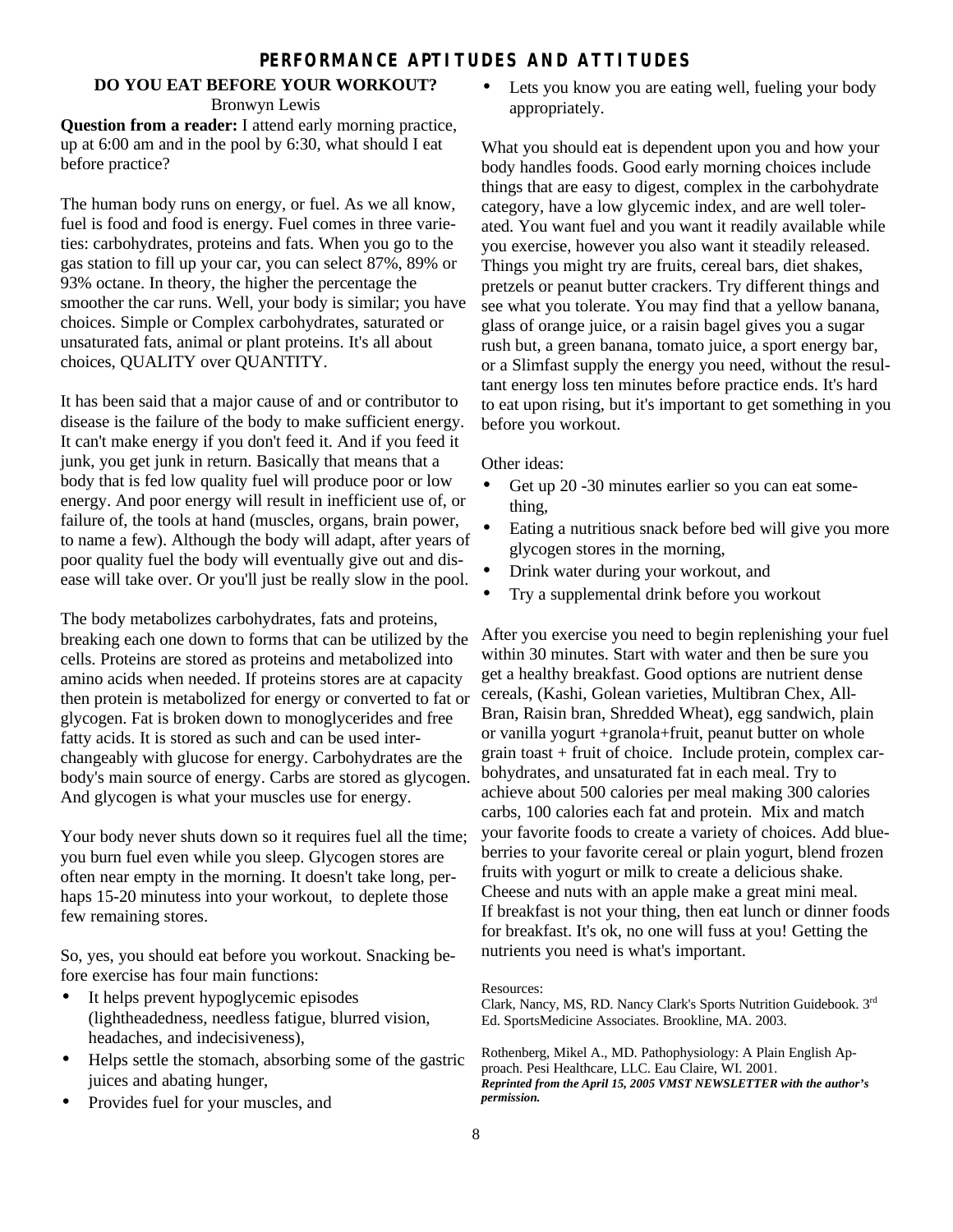### **2005 Short Course National Championships**

Ft. Lauderdale, Florida

May 19-22, 2005

A consistent and dynamic phenomenon has yet again taken place at this year's short course national championship meet -- that of a strong sense of "TEAM" when swimming together at national meets. Regardless of which swimmers have chosen to attend a particular meet, we always bond together to do our best for NCMS. Somehow everyone seems to reach down for faster swims, especially in the relays and especially in the last couple of days of the meet. It doesn't matter what city one is from, what team one trains with, or who we're put on a relay team with, we all pull hard for each other in individual events and relay events. This is rather remarkable for a group of swimmers thrown together just once or twice each year.

The fact that the venue for this meet (the International Swimming Hall of Fame pool) is outdoors is both good and bad. With two 50-meter pools plus an eight lane diving well, there is plenty of warm up/down space, and each day's events are concluded much earlier. However, the sun is not our friend, either in or out of the water. As evidenced when Fred Ferrogiarro and Fritz Lehman, two excellent and experienced backstrokers, had lane line difficulties in some of their swims, the bright sun made backstroke events tough. All the swimmers were continuously seeking shade while waiting to swim; this made for cramped space under tents, etc.

We're so fortunate that Jon Klein (Chapel Hill), who swims with THAT in Durham, cares about us to put relay teams together that maximize our team's point production. Relays earn double points, so everyone is excited about them. It's organized mayhem just before the first heat of a relay event hits the water. That alone ramps up one's adrenalin production. Jon was (unceremoniously) awarded the Volunteer of the Year plaque at the Sunbelt (snow) meet in Charlotte in January this year for all the work he does for NCMS. Thank you Jon.

Here's hoping many of you will opt to come to Charlotte for the Dixie Zone Long Course Championship meet July 16 & 17 this year. By Jerry Clark

| AGE<br><b>GROUP</b> |                      |                                                                                   |
|---------------------|----------------------|-----------------------------------------------------------------------------------|
| <b>WOMEN</b>        | <b>SWIMMERS</b>      | PLACE / EVENT / TIME                                                              |
| 18-24               | Robison, Doracy      | 12th / 100 Fly / 1:07.47; 10th / 200 IM / 2:29.82; 20th / 100 IM / 1:09.70;       |
|                     |                      | 4th / 200 Fly / 2:35.37; 12th / 50 Fly / 29.49                                    |
| 25-29               | Keto, Alexis         | 9th / 100 Fly / 1:06.92; 7th / 50 Free / 25.88; 21st / 500 Free / 5:55.54;        |
|                     |                      | 24th / 100 IM / 1:10.72; 11th / 100 Free / 56.70; 9th / 50 Fly / 29.18            |
|                     | Nagle, Cynthia       | 9th / 50 Breast / 34.30; 24th / 200 IM / 2:36.53; 5th / 200 Breast / 2:42.17;     |
|                     |                      | 30th / 100 Free / 1:03.18; 20th / 50 Fly / 32.14; 7th / 100 Breast / 1:13.98      |
| 30-34               | Gooch, Ann           | 9th / 50 Breast / 36.85; 16th / 100 IM / 1:11.72; 8th / 50 Fly / 31.32            |
|                     | Riley, Jennifer      | 5th / 50 Breast / 35.26; 8th / 100 Fly / 1:07.35; 11th / 200 IM / 2:27.07;        |
|                     |                      | 8th / 100 IM / 1:07.05; 9th / 200 Breast / 2:45.89; 6th / 100 Breast / 1:15.59    |
| 35-39               | Lindroos, Pamela     | 8th / 50 Breast / 34.02; 12th / 100 Fly / 1:05.19; 6th / 200 Breast / 2:37.92;    |
|                     |                      | 11th / 50 Fly / 28.83; 4th / 100 Breast / 1:12.59; 9th / 400 IM / 5:07.01         |
| 40-44               | Nowak, Elizabeth     | 4th / 200 Back / 2:23.86; 9th / 500 Free / 5:42.48; 6th / 100 IM / 1:04.79;       |
|                     |                      | 7th / 50 Back / 31.06; 7th / 100 Back / 1:08.01; 8th / 200 Free / 2:04.22         |
|                     | Walsh, Susan         | 3rd / 50 Free / 24.98; 1st / 100 IM / 1:03.16; 3rd / 100 Free / 54.46;            |
|                     |                      | 1st / 50 Back / 28.73; 3rd / 100 Back / 1:03.41; 3rd / 50 Fly / 27.53             |
|                     | Springer, Margie     | 27th / 50 Breast / 39.80; 37th / 50 Free / 30.03; 33rd / 100 IM / 1:16.45         |
| 55-59               | Mitchell, Jeannie    | 7th / 50 Breast / 43.85; 2nd / 200 Back / 2:50.96; 6th / 200 IM / 3:05.25;        |
|                     |                      | 6th / 100 IM / 1:23.73; 2nd / 50 Back / 36.52; 2nd / 100 Back / 1:20.37           |
| 65-69               | Newell, Sally        | 3rd / 50 Breast / 42.57; 2nd / 50 Free / 34.20; 1st / 100 IM / 1:27.40;           |
|                     |                      | 1st / 50 Back / 41.80; 2nd / 100 Back / 1:31.27; 2nd / 100 Breast / 1:32.70       |
|                     | Kremer, Sandra       | 4th / 500 Free / 8:32.18; 6th / 50 Breast / 49.76; 5th / 200 Breast / 4:06.48;    |
|                     |                      | 4th / 200 Free / 3:11.69; 6th / 100 Breast / 1:53.15                              |
| 70-74               | Robbins-Bonitz, Suz- | 4th / 50 Breast / 55.53; 3rd / 200 Back / 3:51.78; 4th / 50 Free / 45.58;         |
|                     | anne                 | 1st / 50 Back / 44.73; 2nd / 100 Back / 1:45.52; 3rd / 100 Breast / 2:07.81       |
| 75-79               | Dockendorf, Pat      | 4th / 50 Breast / 1:09.49; 3rd / 200 Breast / 5:59.03; 3rd / 100 Breast / 2:38.67 |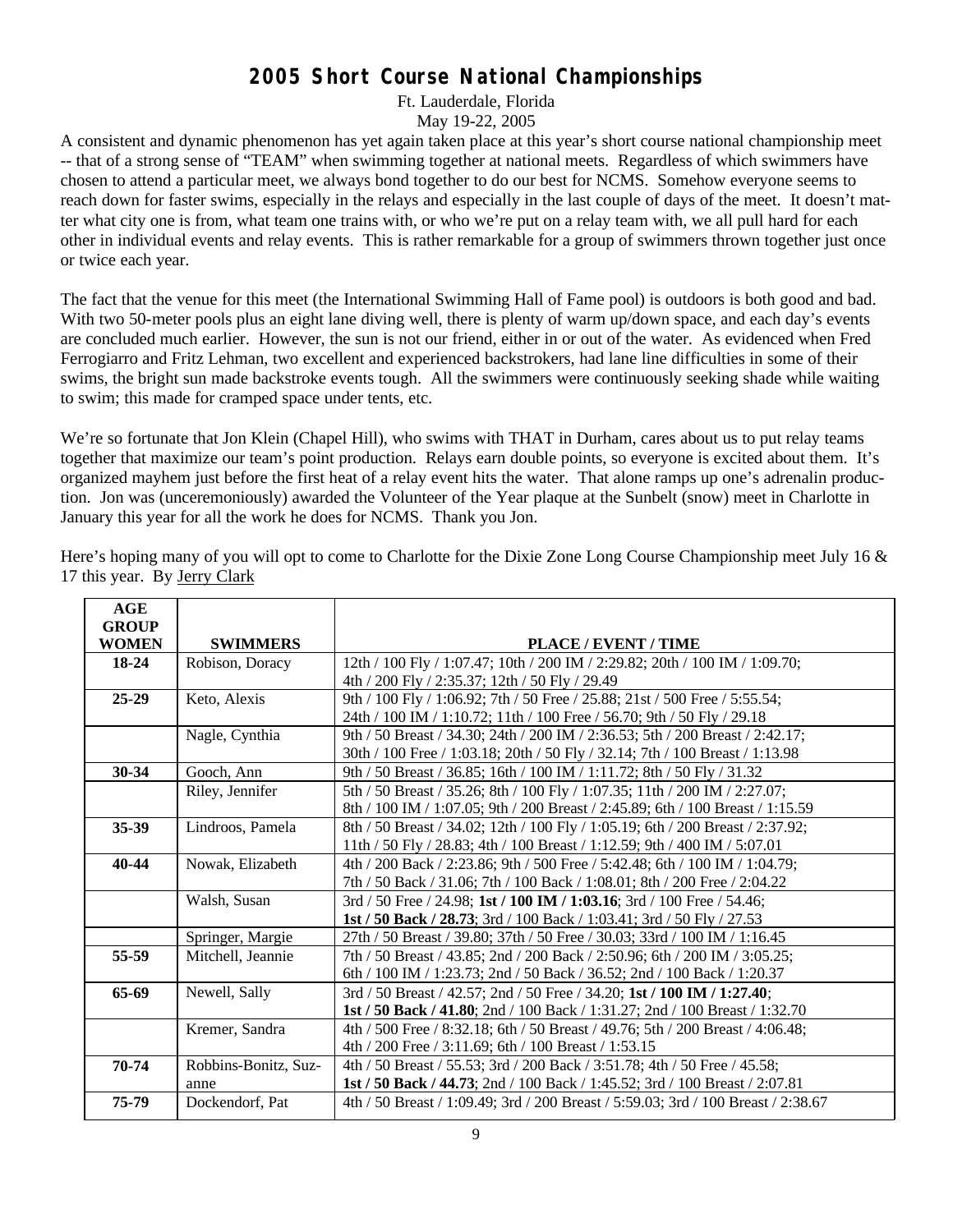### **2005 Short Course National Championships (Continued)**

| <b>MEN</b>            | <b>Swimmer</b>        | Place / Event / Time                                                                                                                  |  |
|-----------------------|-----------------------|---------------------------------------------------------------------------------------------------------------------------------------|--|
| 30-34                 | Su, Billy             | 5th / 1000 Free / 11:24.95; 10th / 500 Free / 5:29.68; 18th / 100 Fly / 1:00.48;                                                      |  |
|                       |                       | 32nd / 100 IM / 1:05.68                                                                                                               |  |
|                       | Crankshaw, Erik       | 4th / 500 Free / 4:55.71; 1st / 200 IM / 2:02.69; 17th / 100 IM / 57.55;                                                              |  |
|                       |                       | 17th / 100 Free / 50.23; 7th / 200 Free / 1:51.30; 3rd / 400 IM / 4:26.43                                                             |  |
|                       | Gooch, Greg           | 6th / 200 Back / 2:04.16; 11th / 200 IM / 2:11.25; 22nd / 100 IM / 59.14;                                                             |  |
|                       |                       | 8th / 50 Back / 26.43; 7th / 100 Back / 56.72                                                                                         |  |
|                       | Morton, Chris         | 8th / 200 Back / 2:04.65; 19th / 50 Free / 23.38; 24th / 100 IM / 59.69;                                                              |  |
|                       |                       | 19th / 100 Free / 50.56; 10th / 100 Back / 57.80                                                                                      |  |
|                       | Farrell, Andrew       | 3rd / 1000 Free / 10:22.81; 5th / 500 Free / 4:59.06; 5th / 200 Back / 2:02.74;                                                       |  |
|                       |                       | 11th / 100 Free / 49.80; 11th / 50 Back / 26.69; 4th / 200 Free / 1:47.99                                                             |  |
| 40-44                 | Stewart, Henry        | 4th / 100 Fly / 54.81; 2nd / 50 Free / 22.08; 3rd / 100 Free / 49.18;                                                                 |  |
|                       |                       | 3rd / 50 Back / 26.50; 9th / 50 Fly / 24.82; 8th / 200 Free / 1:51.29                                                                 |  |
|                       |                       |                                                                                                                                       |  |
|                       | Vicioso, Danilo       | 6th / 1650 Free / 17:43.49; 6th / 100 Fly / 54.93; 6th / 200 IM / 2:05.25;                                                            |  |
|                       |                       | 8th / 200 Fly / 2:06.38; 3rd / 100 Back / 56.62; 4th / 400 IM / 4:31.67                                                               |  |
|                       | Mangrum, John         | 15th / 200 Back / 2:27.63; 16th / 50 Back / 31.11; 20th / 100 Back / 1:07.31                                                          |  |
|                       | Lechner, Chris        | 15th / 100 Fly / 56.34; 14th / 50 Free / 23.15; 17th / 100 Free / 51.06;                                                              |  |
|                       |                       | 14th / 50 Fly / 25.48; 19th / 200 Free / 1:53.89                                                                                      |  |
| 45-49                 | Blank, Jon            | 1st / 50 Breast / 27.75; 1st / 200 IM / 2:03.01; 3rd / 100 IM / 55.84;                                                                |  |
|                       |                       | **1st / 200 Breast / 2:14.37; 7th / 50 Fly / 24.81; **1st / 100 Breast / 59.70                                                        |  |
|                       | Hollett, Peter        | 5th / 1000 Free / 10:38.78; 5th / 500 Free / 5:06.60; 10th / 100 Fly / 57.64;                                                         |  |
|                       |                       | 10th / 200 IM / 2:10.87; 14th / 100 Free / 51.77; 14th / 200 Free / 1:55.13                                                           |  |
|                       | Westerberg, Mark      | 27th / 50 Fly / 27.02; 33rd / 200 Free / 2:03.72                                                                                      |  |
|                       | Lehman, Fritz         | 9th / 50 Breast / 29.88; 1st / 200 Back / 1:59.19; 2nd / 100 IM / 55.78;                                                              |  |
|                       |                       | 3rd / 50 Back / 25.88; ** 1st / 100 Back / 54.06                                                                                      |  |
|                       | Phillips, John        | 12th / 100 Fly / 58.36; 17th / 200 IM / 2:15.91; 28th / 100 IM / 1:02.36;                                                             |  |
|                       |                       | 26th / 100 Free / 53.71; 22nd / 50 Fly / 26.36; 26th / 200 Free / 2:01.08                                                             |  |
| 45-49                 | Dimsdale, Todd        | 4th / 50 Breast / 29.17; 7th / 200 IM / 2:09.19; 5th / 200 Breast / 2:21.26;                                                          |  |
|                       |                       | 18th / 100 Free / 52.93; 25th / 50 Fly / 26.67; 4th / 100 Breast / 1:03.21                                                            |  |
|                       | Klein, Jonathan       | 7th / 100 Fly / 56.89; 10th / 200 Back / 2:08.99; 12th / 100 Free / 51.40;                                                            |  |
|                       |                       | 14th / 50 Back / 27.79; 9th / 100 Back / 58.50; 13th / 50 Fly / 25.56                                                                 |  |
| 50-54                 | Ferroggiaro, Fred     | 3rd / 1650 Free / 18:00.78; 7th / 500 Free / 5:15.54; 2nd / 200 Back / 2:07.70;                                                       |  |
|                       |                       | 4th / 100 Back / 58.82; 14th / 200 Free / 1:56.15                                                                                     |  |
|                       | Gilchrist, Donald     | 9th / 50 Breast / 31.00; 3rd / 200 IM / 2:10.81; 3rd / 200 Breast / 2:24.86;                                                          |  |
|                       |                       | 12th / 100 Free / 51.51; 10th / 200 Free / 1:54.95                                                                                    |  |
|                       | Schmitz, Robert       | 4th / 50 Breast / 30.24; 26th / 50 Free / 24.92; 10th / 200 Breast / 2:30.61;                                                         |  |
|                       |                       |                                                                                                                                       |  |
|                       |                       | 30th / 100 Free / 54.95; 7th / 100 Breast / 1:07.56<br>2nd / 1650 Free / 19:35.22: 4th / 50 Breast / 31.32: 8th / 200 Back / 2:27.71: |  |
| 55-59                 | Lee, Terrence         |                                                                                                                                       |  |
|                       |                       | 6th / 100 IM / 1:03.37; 7th / 100 Breast / 1:11.46                                                                                    |  |
| 65-69                 | Pinkerton, Rolffs     | 5th / 200 Back / 3:01.63; 5th / 50 Back / 35.77; 6th / 100 Back / 1:19.43                                                             |  |
|                       | Clark, Jerry          | 2nd / 1000 Free / 13:06.73; 2nd / 500 Free / 6:08.55; 7th / 50 Breast / 37.05;                                                        |  |
|                       |                       | 4th / 50 Free / 26.41; 3rd / 100 Free / 58.91; 3rd / 200 Free / 2:13.16                                                               |  |
| 70-74                 | Mitchell, Clarke      | 1st / 100 Fly / 1:22.94; 2nd / 50 Free / 29.04; 4th / 100 Free / 1:05.87;                                                             |  |
|                       |                       | 2nd / 50 Back / 34.49; 2nd / 100 Back / 1:15.14; 1st / 50 Fly / 32.59                                                                 |  |
|                       | <b>RELAYS</b>         | PLACE / TIME / TEAM MEMBERS                                                                                                           |  |
|                       |                       | 6th / 1:36.19 / Lehman, Fritz; Lindroos, Pamela; Stewart, Henry; Walsh, Susan                                                         |  |
| <b>Mixed 200 Free</b> |                       |                                                                                                                                       |  |
| <b>Mixed 200 Free</b> |                       | 9th / 1:38.58 / Crankshaw, Erik; Robison, Doracy; Keto, Alexis; Farrell, Andrew                                                       |  |
| <b>Mixed 200 Free</b> |                       | 3rd / 2:23.67 / Kremer, Sandra; Robbins-Bonitz, Suzanne; Mitchell, Clarke; Pinkerton, Rolffs                                          |  |
|                       | <b>Mixed 200 Free</b> | 4th / 1:58.79 / Clark, Jerry; Newell, Sally; Mitchell, Jeannie; Lee, Terrence                                                         |  |
|                       | <b>Mixed 200 Free</b> | 16th / 1:42.10 / Klein, Jonathan; Springer, Margie; Nowak, Elizabeth; Blank, Jon                                                      |  |
|                       | Men 200 Medley        | **2nd / 1:40.61 / Lehman, Fritz; Dimsdale, Todd; Blank, Jon; Klein, Jonathan                                                          |  |
|                       | Men 200 Medley        | 12th / 1:47.62 / Mangrum, John; Vicioso, Danilo; Stewart, Henry; Lechner, Chris                                                       |  |
|                       | Men 200 Medley        | 8th / 1:44.43 / Morton, Chris; Gooch, Greg; Farrell, Andrew; Crankshaw, Erik                                                          |  |
| Men 200 Medley        |                       | 7th / 2:07.60 / Pinkerton, Rolffs: Lee, Terrence: Mitchell, Clarke: Clark, Jerry                                                      |  |

**Men 200 Medley** 7th / 2:07.60 / Pinkerton, Rolffs; Lee, Terrence; Mitchell, Clarke; Clark, Jerry Men 200 Medley 8th / 1:46.76 / Ferroggiaro, Fred; Schmitz, Robert; Gilchrist, Donald; Hollett, Peter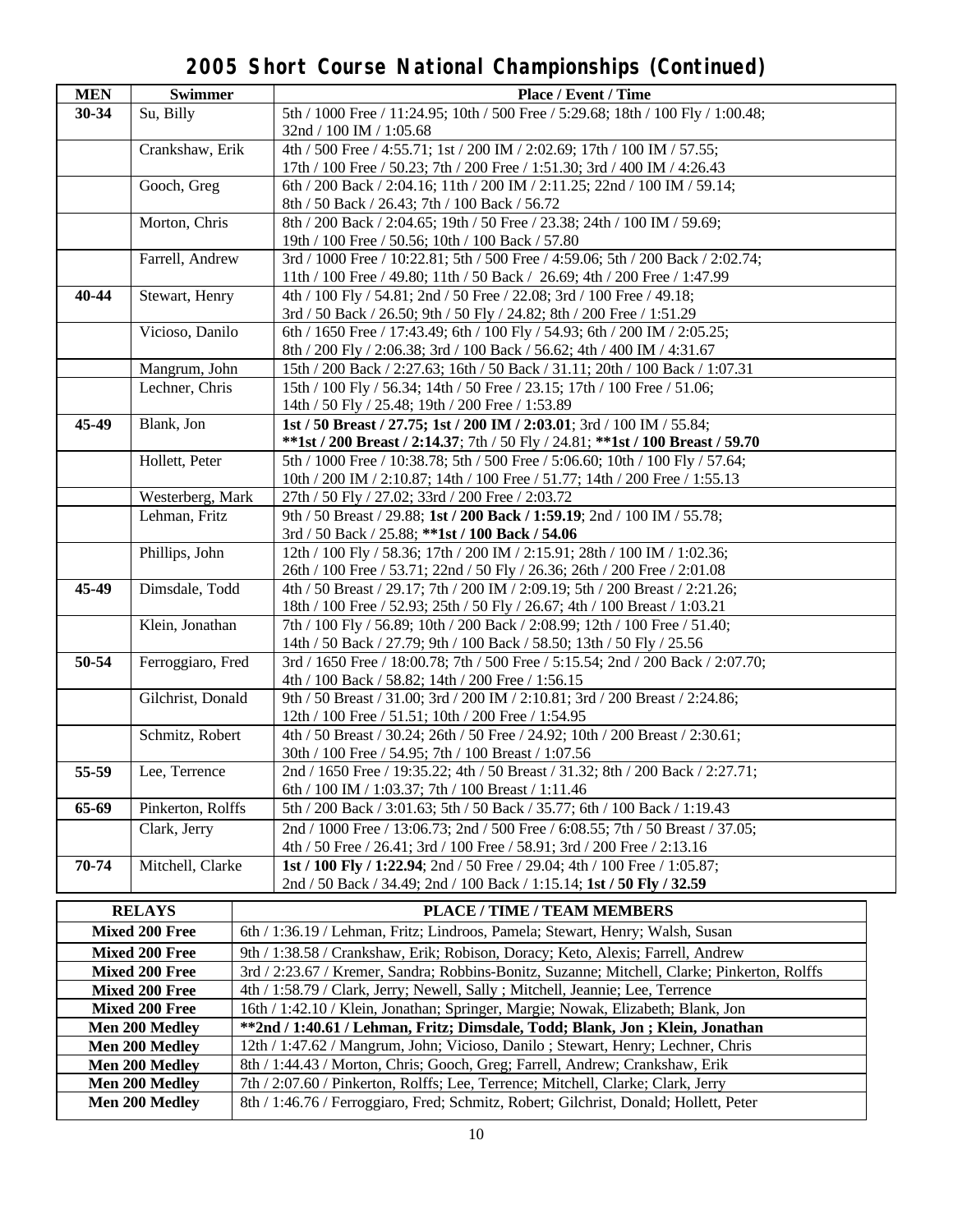### **2005 Short Course National Championships (Continued)**

| <b>RELAYS</b>           | <b>PLACE / TIME / TEAM MEMBERS</b>                                                      |
|-------------------------|-----------------------------------------------------------------------------------------|
| <b>Women 200 Medley</b> | 2nd / 3:20.75 / Robbins-Bonitz, Suzanne; Dockendorf, Pat; Newell, Sally; Kremer, Sandra |
| <b>Women 200 Medley</b> | 7th / 2:01.87 / Robison, Doracy; Nagle, Cynthia; Riley, Jennifer; Keto, Alexis          |
| <b>Women 200 Medley</b> | 6th / 2:01.30 / Nowak, Elizabeth; Lindroos, Pamela; Walsh, Susan; Springer, Margie      |
| <b>Mixed 200 Medley</b> | 4th / 1:49.56 / Gooch, Greg; Dimsdale, Todd; Robison, Doracy; Keto, Alexis              |
| <b>Mixed 200 Medley</b> | 1st / 2:29.48 / Robbins-Bonitz, Suzanne; Newell, Sally; Mitchell, Clarke; Clark, Jerry  |
| <b>Mixed 200 Medley</b> | 4th / 1:46.50 / Lehman, Fritz; Blank, Jon; Walsh, Susan; Lindroos, Pamela               |
| <b>Mixed 200 Medley</b> | 11th / 1:53.66 / Morton, Chris; Nagle, Cynthia; Riley, Jennifer; Farrell, Andrew        |
| <b>Mixed 200 Medlev</b> | 15th / 2:00.94 / Nowak, Elizabeth; Mitchell, Jeannie; Klein, Jonathan; Stewart, Henry   |
| Men 200 Free            | 2nd / 1:30.65 / Blank, Jon; Gilchrist, Donald; Klein, Jonathan; Lehman, Fritz           |
| Men 200 Free            | 7th / 1:34.78 / Lechner, Chris; Mangrum, John; Vicioso, Danilo; Stewart, Henry          |
| Men 200 Free            | 4th / 1:31.43 / Crankshaw, Erik; Morton, Chris; Gooch, Greg; Farrell, Andrew            |
| Men 200 Free            | 7th / 1:38.25 / Schmitz, Robert; Westerberg, Mark; Ferroggiaro, Fred; Dimsdale, Todd    |
| <b>Women 200 Free</b>   | 8th / 1:49.45 / Robison, Doracy; Nagle, Cynthia; Riley, Jennifer; Keto, Alexis          |
| <b>Women 200 Free</b>   | 6th / 1:51.28 / Lindroos, Pamela; Mitchell, Jeannie; Nowak, Elizabeth; Walsh, Susan     |
| <b>Women 200 Free</b>   | 2nd / 3:13.44 / Newell, Sally; Dockendorf, Pat; Robbins-Bonitz, Suzanne; Kremer, Sandra |

**\*\* Set new USMS record / \* Bettered existing USMS record**



**The World Record setting NC Men's 200 medley relay team. Mitch Mitchell (back), John Kortheuer (breast), Dick Kitchell (fly), and Jerry Clark (free).** 

### **XI FINA WORLD MASTERS CHAMPIONSHIPS**

As many of you know, the XI FINA World Masters Championships will be coming to Stanford University next year. We are excited about bringing the Championships to the United States and are encouraging swimmers to come to California to compete in the World Masters Championships. The dates of the XI FINA World Masters Championships have been established. Swimming competition will be 4 August 2006 through 11 August 2006.

The official web site http://www.2006finamasters.org is now up. Information on the web site includes:

- \* Dates and Schedule of the XI FINA World Masters Championships
- \* The meet qualification times

\* Hotel availability and on-line booking

#### **HOTELS**

The XI FINA World Masters Championships Organizing Committee has made arrangements for special pricing for hotels around the venue. You are encouraged to make reservations as soon as possible, there is only a limited amount of hotel space near the aquatic venue. You can make your reservations on line: http://www.2006finamasters.org/index.php?topic=hotels or you can call 1- 800-826-4630 toll free (US)

To sign up for the FINA e-mail list, go to http://seven.pairlist.net/mailman/listinfo/finamasters Michael Moore, Chairman 2006 FINA Masters World Championships michael@2006FINAMasters.org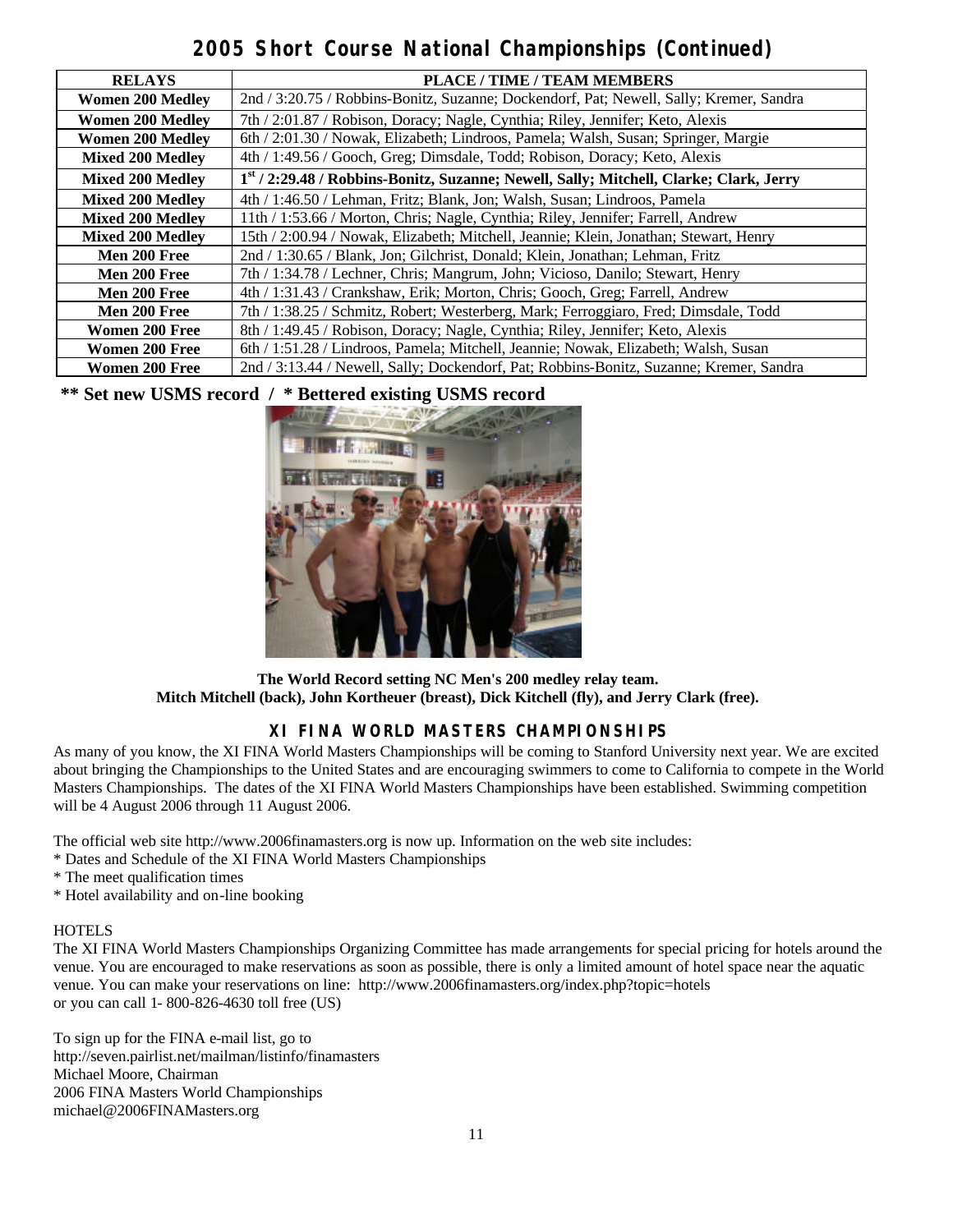### **UPCOMING LOCAL 2005 MASTERS SWIMMING EVENTS**

| <b>DATE</b>   | <b>EVENT</b>                        | <b>LOCATION</b>                 | POINT OF CONTACT                                               |
|---------------|-------------------------------------|---------------------------------|----------------------------------------------------------------|
| 7/10/2005     | Terrapin Masters 800/15000 Meter    | College Park, MD                | Dave Diehl, 12511 Littleton St, Silver                         |
|               | Meet LCM                            |                                 | Spring, MD 20906-4253, 301-946-0649<br>$(h)$ , 301-314-5372(w) |
| $7/15/2005$ - | St. Pete Masters Long Course Swim-  | North Shore Pool,               | Bob Atwood, 727.821.5098                                       |
| 7/17/2005     | ming Championships                  | St. Petersburg FL.              | ratwood $42@$ aol.com                                          |
| $7/21/2005$ - | IGLA Games.                         | Georgia Tech; Atlanta GA        | http://www.igla2005.org/contactus.html                         |
| 7/24/2005     |                                     |                                 |                                                                |
| $7/22/2005$ - | World Masters Games - LCM           | Edmonton, Alberta, Canada       |                                                                |
| 7/31/2005     |                                     |                                 |                                                                |
| 7/16/2005-    | <b>Dixie Zone LCM Championships</b> | <b>Mecklenburg County</b>       | Jerry Clark, jerryclark@bellsouth.net                          |
| 7/17/2005     |                                     | <b>Aquatic Center, Chlt, NC</b> |                                                                |
| 10/29/2005    | North Carolina Fall Invitational    | Hillsborough NC                 |                                                                |
| 12/10/2005-   | St. Nicholas SCM Invitational.      | Marietta GA                     |                                                                |
| 12/11/2005    |                                     |                                 |                                                                |
|               |                                     |                                 |                                                                |

#### **2005 CHAMPIONSHIPS**

| <b>DATE</b>                | <b>EVENT</b>                                            | <b>LOCATION</b>                  | <b>POINT OF CONTACT</b>                                                |
|----------------------------|---------------------------------------------------------|----------------------------------|------------------------------------------------------------------------|
| $5/15/2005$ -<br>9/30/2005 | 2005 USMS 5 & 10K Postal Cham-<br>pionships             |                                  | Christine Swanson, 2536 Maryland Ave,<br>Tampa, FL 33629, 813-254-4514 |
| 7/16/2005                  | 2005 USMS 2-Mile Cable Champi-<br>onships               | Mirror Lake, Lake Placid,<br>NY. | Ann Svenson, PO Box 425, Greenfield<br>Center, NY 12833, 518-893-1967  |
| $7/16/2005$ -              | <b>Dixie Zone LCM Championships</b>                     | <b>Mecklenburg County</b>        | Jerry Clark, jerryclark@bellsouth.net                                  |
| 7/17/2005                  |                                                         | <b>Aquatic Center, Chlt, NC</b>  |                                                                        |
| $7/22/2005$ -              | World SCM Masters Games                                 | Edmonton, Alberta, Canada        | www.2005worldmasters.com                                               |
| 7/31/2005                  |                                                         |                                  |                                                                        |
| 7/29/2005                  | 2005 USMS 1-Mile Open Water Na-<br>tional Championships | Elk Lake, Bend, OR               | Bob Bruce, 61200 Parrell Rd., Bend, OR<br>97702, 541-317-4851          |
| 8/7/2005                   | 2005 USMS 5-Mi Open Water Na-                           | La Jolla Bay, San Diego,         | David Lamott, 2425 Palermo Dr, San                                     |
|                            | tional Championships                                    | CA                               | Diego, CA 92106, 619-222-3436                                          |
| $8/10/2005$ -              | 2005 USMS Long Course National                          | Mission Viejo, CA                | Mark Moore, 949-233-6521                                               |
| 8/14/2005                  | Championships                                           |                                  |                                                                        |
| $9/1/2005$ -               | 2005 USMS 3000/6000 Yard Postal                         |                                  | Riley Stevens, 200 Indian Trail, Ander-                                |
| 10/31/2005                 | Championships                                           |                                  | son, SC 29625, 864-287-0956                                            |
| 9/10/2005                  | 2005 USMS 2.5K Open Water Na-                           | Lake Michigan, Chicago, IL       | Peggy Dempsey, 5476 N. New England,                                    |
|                            | tional Championships                                    |                                  | Chicago, IL 60656, 773-775-5687                                        |
| 10/25/2005                 | 2005 USMS 10K National Open Wa-                         | Gulf of Mexico, Ft. Meyers,      | Bill Nunez, 7510 Briarcliff Rd., Ft.                                   |
|                            | ter Championships                                       | FL                               | Meyers, FL 33912, 239-427-1472                                         |
|                            |                                                         |                                  |                                                                        |

#### **LMSC - NC Officers and Staff**

| Chairman<br>Fritz Lehman, RAM<br>439 Pebble Creek Dr.<br>Cary, NC 27511<br>$(919)$ 481-9767 | Vice-Chairman<br>Margie Springer, RAM<br>1205 Marlowe Road<br>Raleigh, N.C. 27609<br>$(919)$ 571-1414 |                                                                         | <b>Past Chairman</b><br>Jerry Clark, CSM<br>3107 Cloverfield Rd.<br>Charlotte, NC 28211 |                                                              | <b>Secretary</b><br>Julie Rashid<br>Raleigh NC 27614<br>$(919)$ 841-1495 | 1300-206 Durlain Drive                                         | <b>Treasurer</b><br>Jerry Clark, CSM<br>3107 Cloverfield Rd.<br>Charlotte, NC 28211<br>$(704)$ 374-1807 |
|---------------------------------------------------------------------------------------------|-------------------------------------------------------------------------------------------------------|-------------------------------------------------------------------------|-----------------------------------------------------------------------------------------|--------------------------------------------------------------|--------------------------------------------------------------------------|----------------------------------------------------------------|---------------------------------------------------------------------------------------------------------|
| NCchairman@usms.org                                                                         | $m$ jsswims@aol.com                                                                                   |                                                                         |                                                                                         |                                                              |                                                                          | jerryclark@bellsouth.net Secretary@ncmasters.org               | treasurer@ncmasters.org                                                                                 |
|                                                                                             | Registrar / Webmaster<br>George Simon, RAM                                                            | <b>Top Ten Chairperson</b><br><b>Henry Stewart</b>                      |                                                                                         | <b>Newsletter Editor</b><br>Jim Enyart, SAC                  |                                                                          | <b>Records</b><br>Daniel Schad                                 |                                                                                                         |
| $(919) 846 - 2423$                                                                          | 10229 Boxelder Drive<br>Raleigh, NC 27613                                                             | 5404 Killarney Hope Dr.<br>Raleigh, NC 27613-1029<br>$(919) 881 - 9916$ |                                                                                         | 2840 Marsh Point Rd<br>Southport, NC 28461<br>(910) 253-3333 |                                                                          | 3309 Redbud Lane<br>Raleigh, NC 27607-6830<br>$(919)$ 395-8822 |                                                                                                         |

NCregistrar@usms.org hstewart@hcwbenfits.com NCeditor@usms.org dschad@seielect.com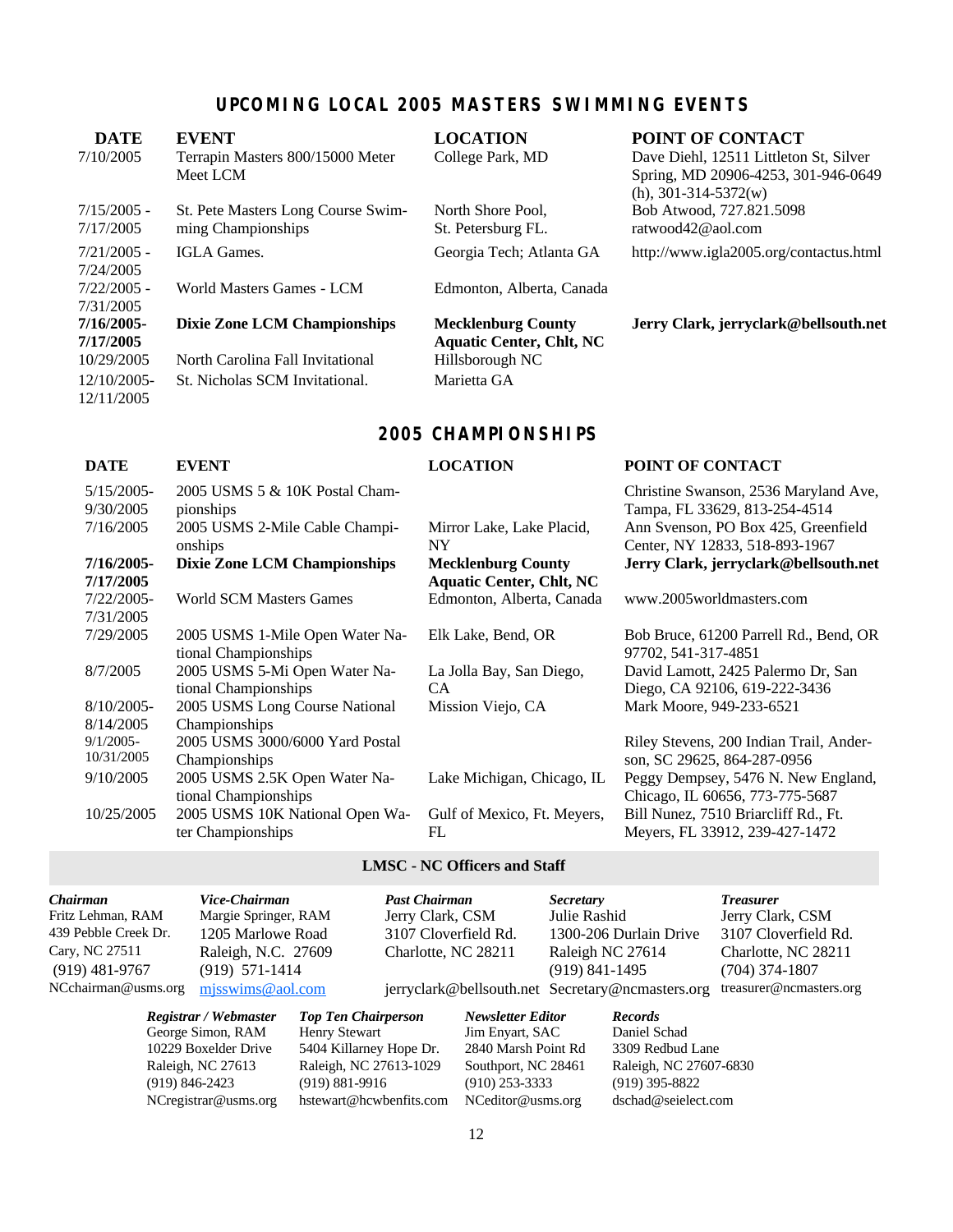## **DIXIE ZONE**

### *LONG COURSE METERS CHAMPIONSHIP*

### *July 16-17, 2005*

| Sanction:            | Sanction by LMSC for NC for USMS, Inc. Sanction #135-05                                                                                                                                                                                                                                                                                                                                                            |
|----------------------|--------------------------------------------------------------------------------------------------------------------------------------------------------------------------------------------------------------------------------------------------------------------------------------------------------------------------------------------------------------------------------------------------------------------|
| Meet Di-<br>rectors: | Patty Waldron for MAC Masters and Jerry Clark for Charlotte SwimMasters                                                                                                                                                                                                                                                                                                                                            |
| Facility:            | Mecklenburg County Aquatic Center, 800 East Second Street, Charlotte NC. (704) 336-3483 The pool<br>is 50 meters by 25 yards. Continuous warm up/down lanes available in separate tank. Parking is across<br>the street on Saturday. The pool length has been certified with USMS.                                                                                                                                 |
| Rules:               | Swimmers must be registered with USMS and must attach a copy of their 2005 registration card to the<br>entry form. USMS rules govern the meet. Swimmers are limited to 5 individual events per day.<br>Note: One Day USMS Registration will not be allowed at this meet.                                                                                                                                           |
| Deadline:            | Entries must be sent by mail to Dixie Zone Meet at 9850 Providence Road, Charlotte NC 28277 and<br>received by July 6, 2005. Faxed entries will not be accepted. Psyche sheets will be posted on<br>www.ncmasters.org and www.dixiezone.org by July 7. Send corrections to pwal-<br>dron@justswimmac.org no later than 5:00pm Monday July 11.                                                                      |
| <i>Fees:</i>         | See entry form for individual fee. Deck entries will be accepted at \$6.00 per event if an empty lane is<br>available; no new heats will be created. No charge for relays. There will be no refunds.                                                                                                                                                                                                               |
| Scoring &<br>Awards  | Individual events will be scored 9-7-6-5-4-3-2-1; relays doubled. All participants will receive a custom<br>award on which you can attach your peel off labels with results on them. There will be no ribbons.<br>Team awards will be 1-3 for in-state teams and 1-3 for out-of-state teams.                                                                                                                       |
| Seeding:             | Events submitted with "no time" will not be entered in the meet. All events will be seeded by sex and<br>time except the 800 free, which will be seeded by time only with the sexes combined. All events<br>(including the 400 IM) will be seeded slow to fast except the 400 $\&$ 800 free, which will be fast to<br>slow. The Meet Directors reserve the right to combine sexes in events.                       |
| Schedule:            | Saturday morning: Pool will be open at 7:45 am. Warm up 8:00am; first heat of the 800 free starts at<br>8:45am promptly.<br>Saturday afternoon: Warm up 11:15am; first heat event 2 starts 12:00pm promptly.<br>Sunday morning: Warm up 8:00am; first heat starts 8:45am promptly.<br>You must always enter the pool feet first except in sprint lanes. No paddles or kickboards allowed when<br>swimming warm-up. |
| Lodging:             | Adams Mark \$59 (no breakfast); 704-348-4675; Four Points \$69 (breakfast) 704-372-7550; Hampton<br>Inn \$69 (breakfast) 704-373-3146. Mention Masters Swimming. All within walking distance of pool.                                                                                                                                                                                                              |
| Social               | TBD at 6:30 Saturday. It is appreciated if you will reserve space when mailing entry.                                                                                                                                                                                                                                                                                                                              |